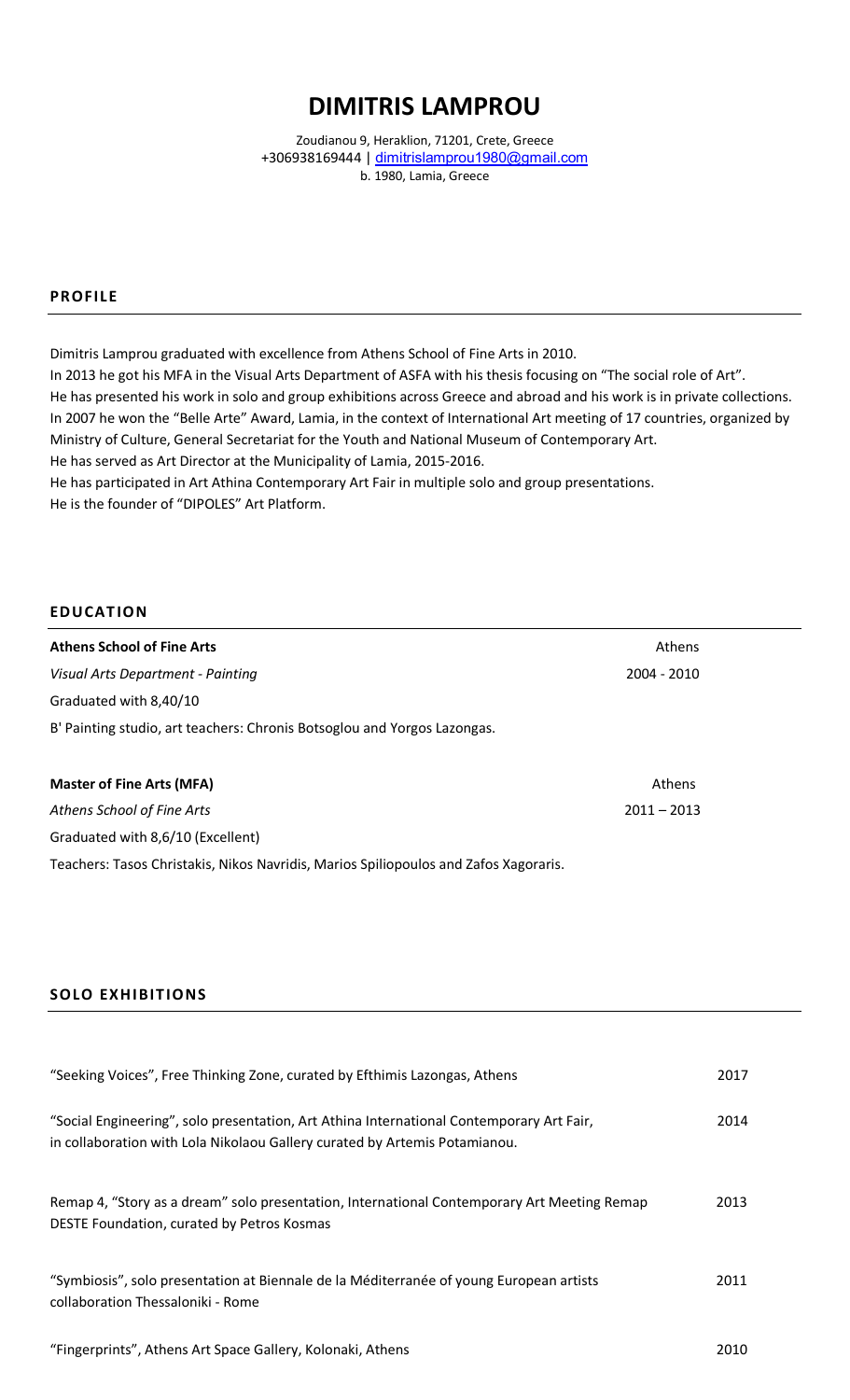| "Today at FNA / # Hospital Art", group exhibition, FNA 251, Athens<br>Organization: George Kazazis, art teacher at Athens School of Fine Arts                                                                                                          | 2020 |
|--------------------------------------------------------------------------------------------------------------------------------------------------------------------------------------------------------------------------------------------------------|------|
| Curated by Olga Karapidaki, art historian                                                                                                                                                                                                              |      |
| "The poetry of colors", Italian Institute of Education, Athens<br>Participation with a drawing of Pier Paolo Pasolini, inspired by Elsa Morante's poem<br>Organization: Konstantinos Moussas, writer - translator<br><b>Curated by Maray Georgousi</b> | 2020 |
| "CulturaHER2019", group exhibition, organization and participation with "DIPOLES" Art Platform<br>Cultural Center of Heraklion, Crete, Greece                                                                                                          | 2019 |
| "Who is afraid of the rhinoceros", Back to Athens 4 International Art Festival, Athens<br>Curated by Maria Xypolopoulou                                                                                                                                | 2016 |
| "Anti/risis, contemporary art exhibition of 12 young artists, Piree, Pireaus, Athens<br>Curated by Lambrini Markou                                                                                                                                     | 2016 |
| "Two generations - three writtings", Yorgos Lazongas, Dimitris Lamprou, Dimitris Efeoglou<br>Lola Nikolaou gallery, curated by Efthimis Lazongas                                                                                                       | 2015 |
| "DIPOLES", contemporary art exhibition, presentation of new artists generation<br>Curated by Efthimis Lazongas, Municipal Art Gallery of Athens                                                                                                        | 2015 |
| "Manipulation", Dimitris Lamprou, Marios Fournaris, Giannis Melanitis<br>Depo Darm gallery, Athens                                                                                                                                                     | 2015 |
| "Reform Memory", Lustspiel Art Group, Art Athina International Contemporary Art Fair<br>Curated by Dora Vasilakou                                                                                                                                      | 2014 |
| "1+3", Vlassis Caniaris, Dimitris Lamprou, Eleftheria Stoikou, Stratis Tavlaridis<br>Lola Nikolaou gallery, Thessaloniki                                                                                                                               | 2014 |
| "On the road", contemporary art exhibition, Municipal Art Gallery of Saranta, Albania<br>Albania - Skodra, Skopje - Belgrade - Serbia<br>Curated by Beskida Kraja                                                                                      | 2014 |
| "Young Artists", Lola Nikolaou gallery, Thessaloniki                                                                                                                                                                                                   | 2013 |
| "In Art", Zina Athanassiadou gallery, Thessaloniki                                                                                                                                                                                                     | 2011 |
| 52 Herz", Cultural Center "Melina Merkouri" Hydra                                                                                                                                                                                                      | 2011 |
| "Got no mama, papa", ASFA, Art Lab of Panos Charalampous, Athens<br>curated by Theodoros Koveos                                                                                                                                                        | 2010 |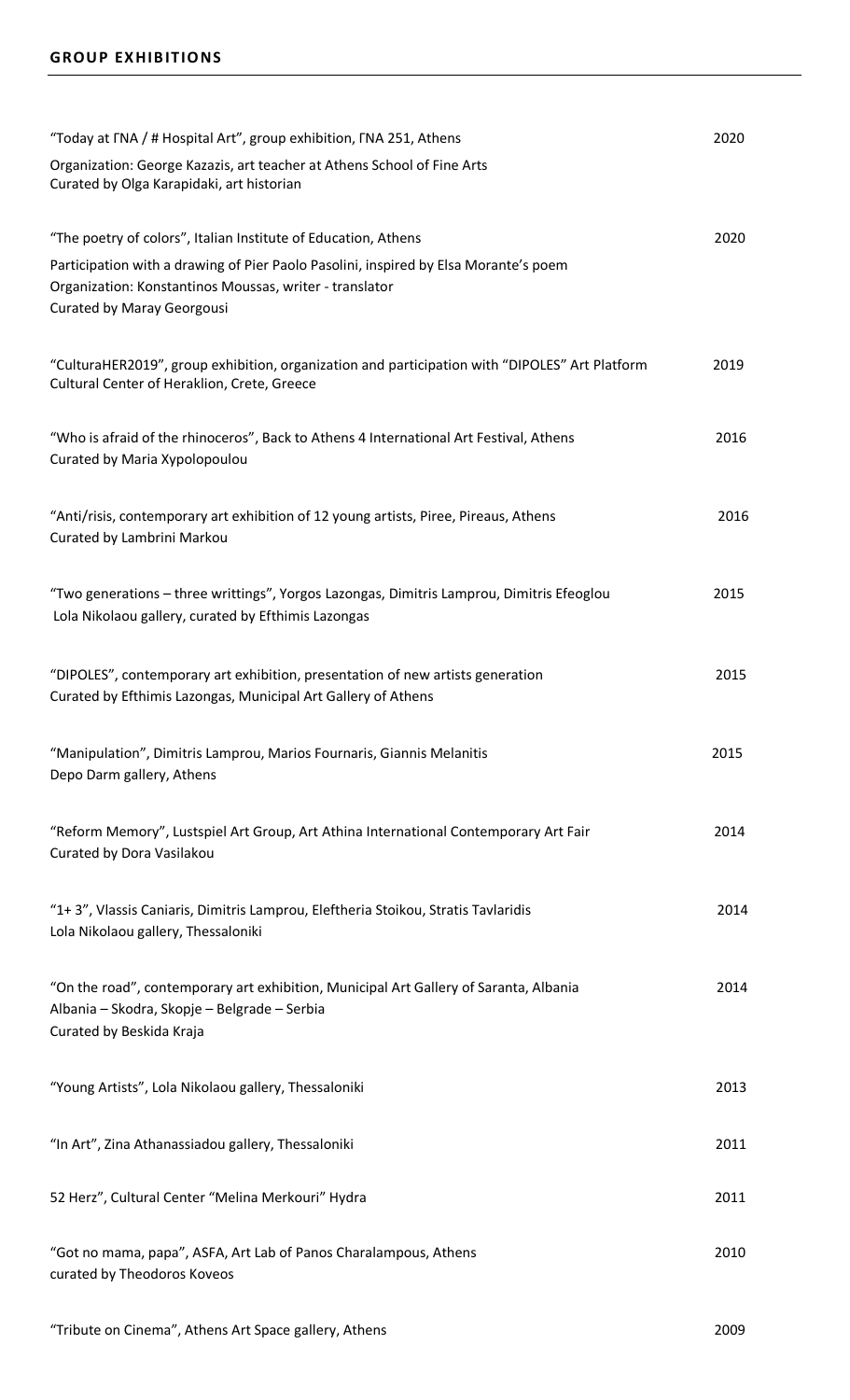| Greece's Schools of Fine Arts Biennale, Syntagma metro station, Athens                           | 2008 |
|--------------------------------------------------------------------------------------------------|------|
| "Co - existence", B' art studio of Chronis Botsoglou<br>Zina Athanassiadou gallery, Thessaloniki | 2007 |
| "Grace of Art", contemporary art exhibition, Municipal Theater of Lamia city                     | 2006 |

#### **ART GROUPS / PLATFORMS**

**Founder of "DIPOLES" Art Platform** 2015 with Efthimis Lazongas (Sorbonne University –Paris I –Pantheon, History of Art Professor at ASFA, Master's in Visual Arts)

and visual artist Dimitris Karatzas (MFA, ASFA, film direction master degree from Stavrakos hellenic Cinema and Television school)

#### **Founder of "Lustspiel" Art Group** 2013

Members: Dimitris Lamprou, Margarita Petrova, Dimitris Karatzas, Eleanna Martinou, Virginia, Natasa Mpiza, Lambrini Markou, Ilias Mamaliongas, Thodoris Kovaios

### **EXHIBITION CURATION - ORGANIZATION**

| "Generations" Contemporary Art Exhibition of young artists<br>in dialogue with works by established greek artists:                                                                                           | 2019 |
|--------------------------------------------------------------------------------------------------------------------------------------------------------------------------------------------------------------|------|
| Nikos Kessanlis, Pavlos, Yorgos Lappas, Yorgos Lazongas, Panos Charalambous, George Harvalias<br>Afroditi Liti, Harris Kontosphyris, George Tsakiris and other important artists of the previous generation. |      |
| "DIPOLES" Art Platform                                                                                                                                                                                       |      |
| Municipal Art Gallery of Malevizi and exhibitional space of Digenakis, Heraklion, Crete                                                                                                                      |      |
| Organizing - curation: Dimitris Lamprou                                                                                                                                                                      |      |
| Theoretical writings Efthimis Lazongas, Dimitris Karatzas                                                                                                                                                    |      |
|                                                                                                                                                                                                              |      |
| "DIPOLES" Contemporary Art Exhibition of young artists                                                                                                                                                       | 2015 |
| <b>Athens Municipal Art Gallery</b>                                                                                                                                                                          |      |
| Curated by Efthimis Lazongas                                                                                                                                                                                 |      |
| Organization - co-curating: Dimitris Lamprou                                                                                                                                                                 |      |
|                                                                                                                                                                                                              |      |
| "The immanence of objects", participation with Lustspiel, Art Athina International Art Fair                                                                                                                  | 2014 |
| (Dimitris Lamprou, Margarita Petrova, Dimitris Karatzas, Eleanna Martinou, Virginia, Natasa Mpiza,<br>Lambrini Markou, Ilias Mamaliongas, Thodoris Kovaios)                                                  |      |

Curated by Dimitris Lamprou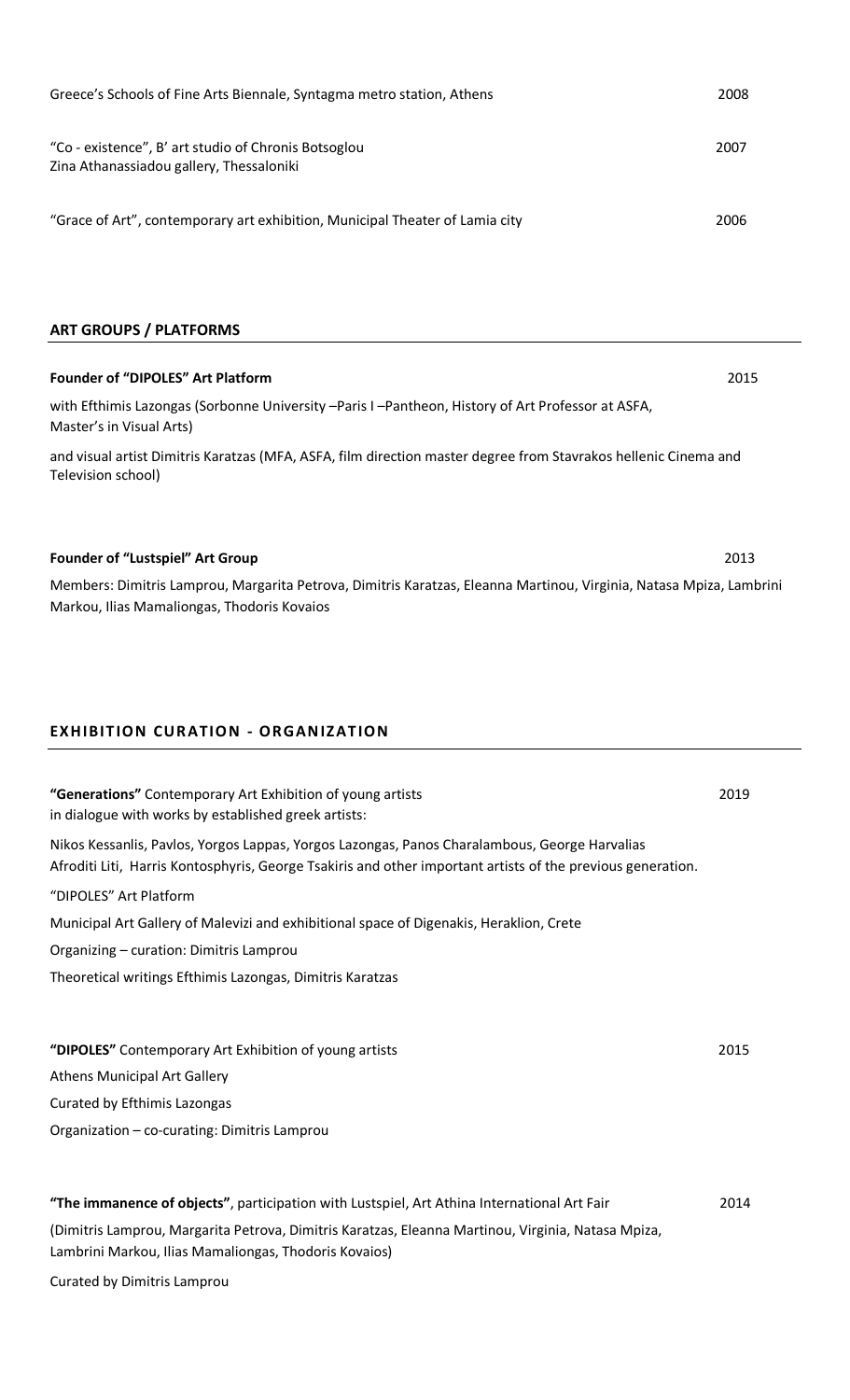### **GRANTS AND AWARDS**

| 3 <sup>rd</sup> Panhellenic "Social Responsibility" Award by Hellenic Postbank Award                                                                             | 2009 |
|------------------------------------------------------------------------------------------------------------------------------------------------------------------|------|
| Public Award for my participation work at Belle Arte Lamia                                                                                                       | 2007 |
| Organization: Greneral Secretariat fot the Youth, Athens School of Fine Arts<br>and National Museum of Contemporary Art<br>(among 300 artists from 17 countries) |      |

### **PROFESSION AL EXPERIEN CE**

| Art teacher at primary education                     | 2017 - 2020 |
|------------------------------------------------------|-------------|
| Art Director at Municipal Art Programs of Lamia city | 2015 - 2016 |
| Art teacher at Municipality of Galatsi, Athens       | 2008 - 2010 |

### **LECTURES**

| Lecture on "The network in Art and life"                                                                                                                                                                                                                  | 2015 |
|-----------------------------------------------------------------------------------------------------------------------------------------------------------------------------------------------------------------------------------------------------------|------|
| Speakers: Dimitris Lamprou – visual artist, Aemilia Papaphilippou - visual artist,<br>Margarita Petrova - visual artist, Eleanna Martinou - visual artist, Leto Martinou-Kyritsi - biologist.<br>Conductor: Giorgos - Ikaros, writer - poet - translator. |      |
| AKTO amphitheater, Athens                                                                                                                                                                                                                                 |      |
|                                                                                                                                                                                                                                                           |      |
| Lecture on "The symbol in Art"                                                                                                                                                                                                                            | 2018 |

Invited by Efthimis Lazongas, History of Art teacher at MFA department Mater of Fine Arts, Athens School of Fine Arts, Athens

### **COLL ABOR ATIO NS**

Lola Nikolaou gallery, Thessaloniki, Greece Depo Darm gallery, Athens, Greece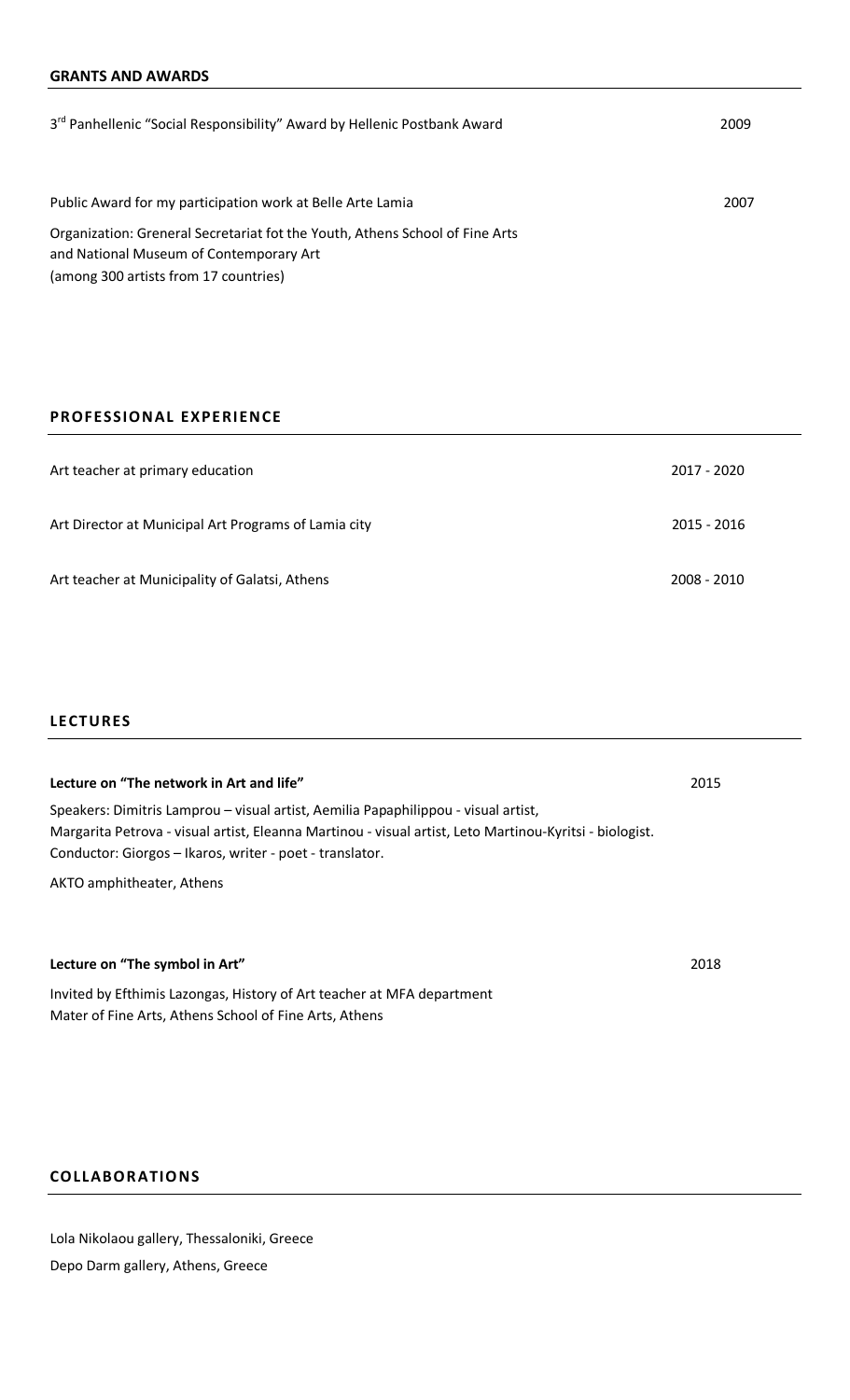Lamprou's artistic practice, pursues to be described as multilevel and chaotic, as his young age allows him to be part of an era with the above characteristics. He experiments in different types of art: drawing, painting, photography, installation and his references are selective, with various elements that constitute a personal identity. He does not always refer to specific facts, therefore he leaves room for the result to happen almost by accident, implying a chaotic mechanism that liberates even the artist himself from predetermined processes. Thus, the result is discovered during the process, scenes – routes, in urban surroundings that refer to and imply architectural buildings and urban imaginary matches, moving between the reality and the vision.

His personal world is recorded in his diaries, his experiences and representations with "simple" drawing and photocopies, imaginative slides, realistic but with a liberating escapism, with the hope and prospect of a very successful development in his work.

Yorgos Lazongas, Painter, Professor at A.S.F.A. 17/10/2010

#### *''The fragment of chaos"*

In times of turmoil and tears artistic uncertainty associated with social or political gridlock, confusion transcend itself and in some cases institutionalized, and the images and messages flowing ceaselessly undermining the inwardness. The artwork carries the smell of the historical moment and consciousness arising ashistory, determines and is determined by the events that occur not just happen and probably owe their origin to a vital relationship with the past, the memory accumulated images - and especially today - with the unlimited information that provides the know-how to talk about the prime season retrospective knowledge.

In chaotic and multilevel world, Dimitris Lambrou, has chosen its own coordinates and axes ¨ extremely intelligently focuses on Fragment of chaos which is the most organized form of emptiness or silence implies chaos, managed visual values, ideas and techniques that define the internal shapes or pictures and do not apologize.

Yorgos Lazongas - painter, emeritus Professor of Fine Arts, Athens School of Fine Arts September 2013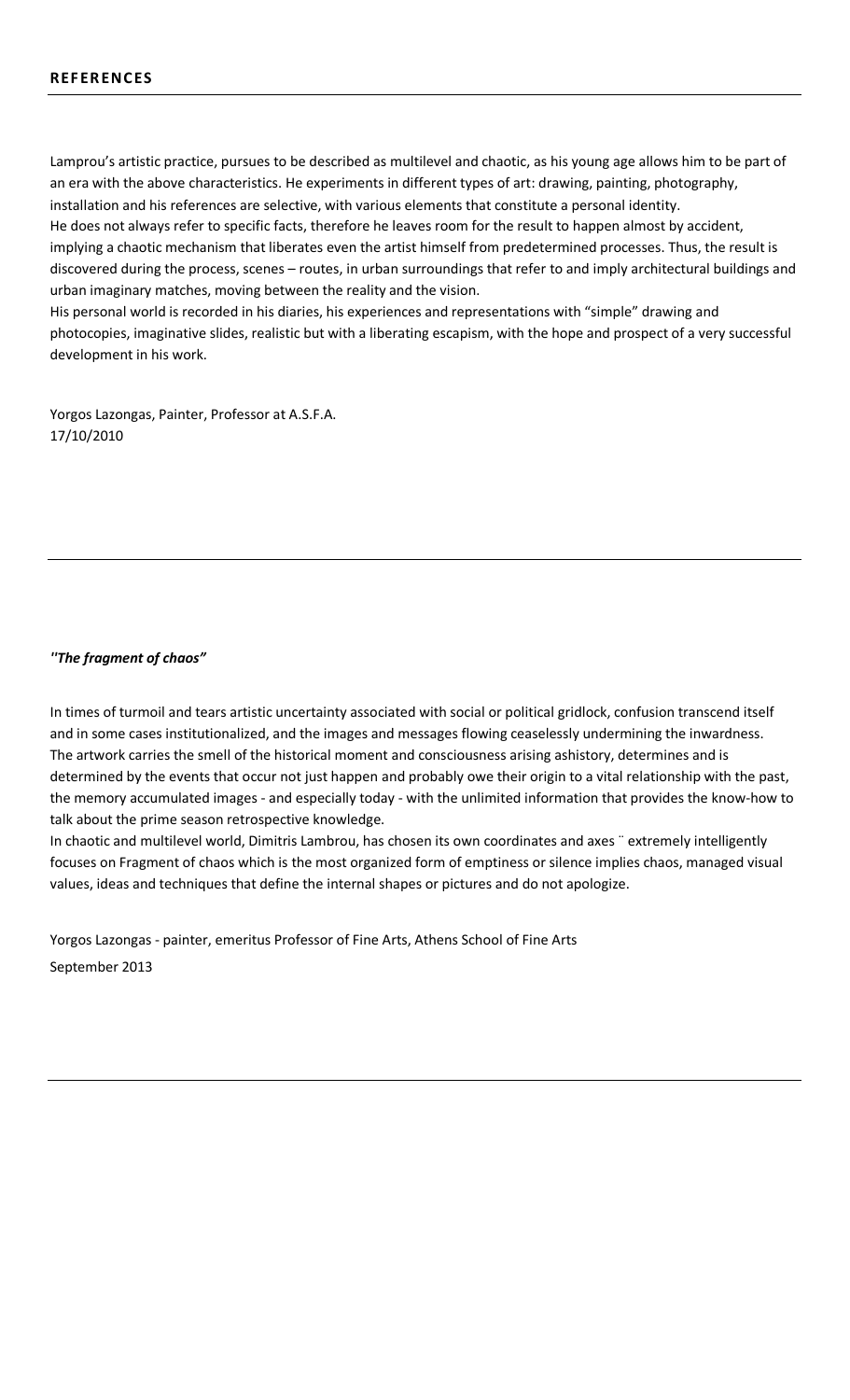#### **Interview about the Museum of Contempoary Art of Athens at Proto Thema.**

https://www.protothema.gr/city-stories/article/633671/pede-eikastikoi-miloun-gia-to-ethniko-mouseiou-sughronistehnis/

#### **Biennale of young artists from europe and the Mediterranean 2011**

https://issuu.com/bjcem/docs/catalogue\_biennale\_final?fbclid=IwAR1XBVZsFtJKfAz8EDZGQ-HMRF4m3VSytMLLoCHluRilHUvGjG-DAGsZ5w

#### **My exhibition at Lola Nikolaou gallery at ERT.gr (Hellenic Broadcasting Corporation)**

https://www.ert.gr/eidiseis/politismos/idisis/o-ikastikos-dimitris-labrou-sti-lola-nikolaou-artgallery/?fbclid=IwAR0z5B4JzCw-H1sDQjZ0B8NnAxZUxlxg5X0HQRBOzTpnyxW9m3CXM4ludto

**Interview about my solo exhibition "Seeking Voices" at Proto Thema.** https://www.protothema.gr/city-stories/article/668052/oi-faroi-tou-dimitri/

**"Painter of the month", Avgi newspaper, curated by Lida Kazantzaki – art historian**

https://avgi-anagnoseis.blogspot.com/2017/05/blog-post.html?m=1&fbclid=IwAR0HjrfCE1jUtSfvvDSD4- 8Xd1cPgFoLhI9JlgVNMtZxYb\_wAgSU5KJsl3c

#### **My solo exhibition "Story as a Dream" at Remap4 on CultureNow.gr.**

https://www.culturenow.gr/story-as-a-dream-apo-to-dhmhtrhlamproy/?fbclid=IwAR1wzQxKBhDNx9Sv9bgG2lf5gJrtS7l7PYr8jH2MS22lahkQY2cW2u3orDg

#### **Interview on television as Art Director at Municipal Art programs of Lamia city.**

https://www.youtube.com/watch?v=lgpDCc7rX1w&fbclid=IwAR0mkz9- 2G3D3faIkYRHvRCuX0iWCV840Jsd2mU1pu5Co59\_7rIV87SgW9E&app=desktop

#### **"Generations" exhibition by "DIPOLES" Art Platform on internanional art magazine OLOGRAMMA, 2019**

https://ologramma.art/generations-ekthesi-sygchronistechnis/?fbclid=IwAR0\_8YjrZLskrSPRZoaVa6lLSoCHduGe2Okfy9FEHuDpK03gQlDYG\_yd6ds

#### **My solo exhibition "Seeking Voices" on Proto Thema.**

https://www.protothema.gr/city-stories/article/668052/oi-faroi-toudimitri/?fbclid=IwAR0VAqE4qYY0buarfuLq9zn6ZKo\_e33WRiOjHvgSZhL7M9OdQR2vhos-E0U

#### **Ehxibition "Two generations – three writtings" on CultureNow.gr.**

https://www.culturenow.gr/giwrgos-lazogkas-dhmhtrhs-lamproy-dhmhtrhs-efeogloy-se-mia-koinh-ekthesh-sth-gkalerilola-nikolaoy/

#### **My declaration as Art Director at Municipal Art programs of Lamia city.**

https://www.mag24.gr/lamianeos-kallitechnikos-diefthintis-sta-ikastika-ergastiria-o-dimitris-lamprou-vinteofoto/?fbclid=IwAR3zKfIeQN3TOtiErNdBG0xdCLtIhPTtd4X4YYn-xiMA8bCS2svp0pDn5xI

### **Exhibition "52 Herz" on Proto Thema.**

https://www.protothema.gr/culture/article/133270/52-hertz-ekthesh-sthn-ydra-/